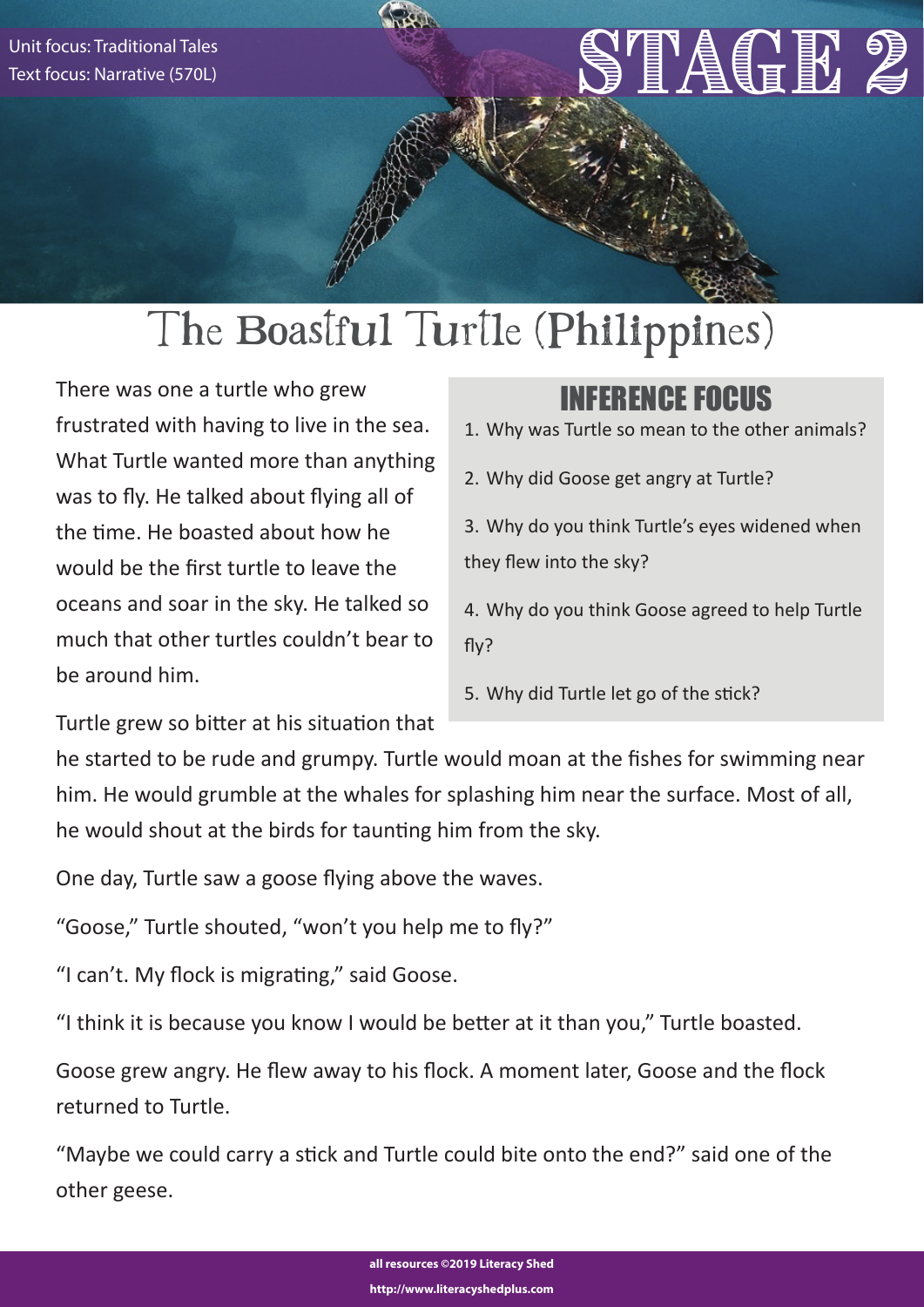"I don't think Turtle could keep his mouth closed for long enough to hold on," said Goose.

> "I promise I can," said Turtle. "I want to show you how good I am at flying."

Goose flew away and returned with a thick stick. "Bite this," Goose said to Turtle.

Turtle bit onto the stick and Goose and his friend held it in their beaks. The flock took flight. Turtle's eyes widened as they soared higher and

higher. He saw the most wondrous things. Trees looked like

sticks and rivers snaked across the landscape like silver threads.

"I'm the highest turtle in the world," Turtle thought to himself. "I am better than the fish and the whales and the turtles."

But Turtle couldn't help but be his usual, boastful self. As soon as he opened his mouth to tell the geese how amazing he was, he plummeted back into the ocean.



**all resources ©2019 Literacy Shed http://www.literacyshedplus.com**